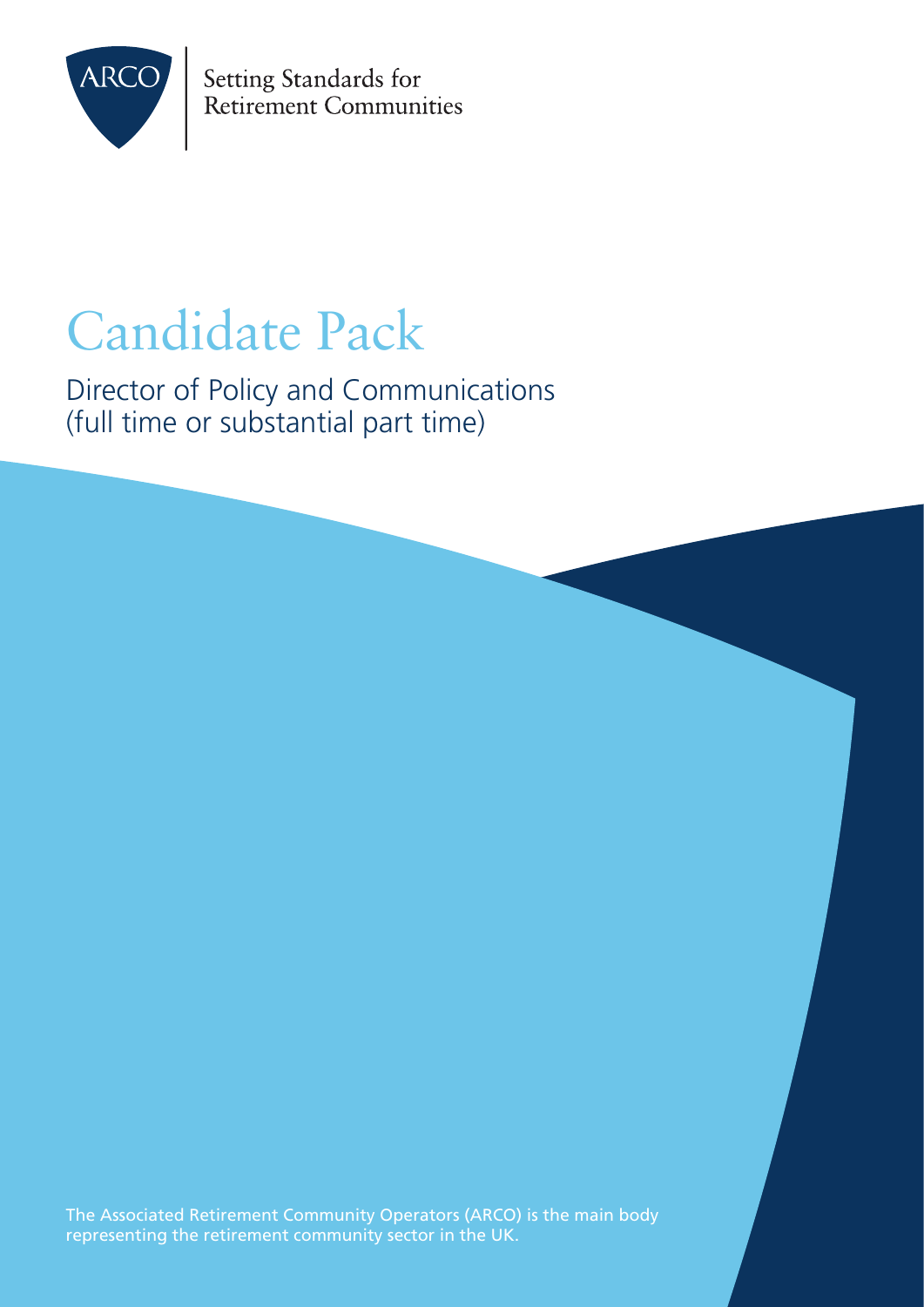| Job title:             | <b>Director of Policy and Communications</b>                              |
|------------------------|---------------------------------------------------------------------------|
| Salary:                | £67,000-£80,000 per annum (depending on experience) pro rata if part time |
| Type:                  | Permanent                                                                 |
| Hours per week:        | 37.5 (if full time)                                                       |
| <b>Location:</b>       | The role is based in London with flexible working                         |
| <b>Start date:</b>     | As soon as available                                                      |
| <b>Accountable to:</b> | Chief Executive                                                           |

# **Benefits of the role**

- 25 holiday days per year (pro rata if part time), exclusive of bank holidays and any other time the office may be closed.
- Employer pension contribution.
- Flexible working hours.
- Opportunities for training and personal development.

### **Introduction**

# **An ageing population. The housing crisis. Our health and social care systems under intense pressure.**

# *We work hard to solve all of these issues – at the same time.*

Our vision is for all older people to have the option to live in high quality Integrated Retirement Communities in their later years. Integrated Retirement Communities maintain independence, foster friendships and ease loneliness – they create positive outcomes for older people and their families. They also provide a benefit to our public services, free up housing for all generations, and make a huge contribution to our health and social care economy. And residents love them, as evidenced by satisfaction surveys. If that's not something worth getting involved in, what is?!

# **The Integrated Retirement Community (IRC) sector**

IRCs are about more than bricks and mortar – and are also about more than care. They are about buying or renting high quality housing with a safety net of services to go along with it. Still not sure what it is? You are not alone – communicating a clear vision of what our sector provides is one of the key challenges ARCO is currently engaged in.

The sector is still in its infancy in the UK – only 0.6% of over 65s live in an IRC. If we were to reach only half the levels seen in other countries with more mature markets, we'd need to build around 250,000 homes by 2030, which is our vision.

Doing so will require spending £60 billion along the way. The good news is that the sector is finally getting the attention it deserves – from policy makers who have clocked that building new IRCs is a necessity and not optional, from investors who are attracted by the strong ESG credentials of the sector and by customers whose number is increasing by the day. Over the next 18 months, the government Older People's Housing Task Force provides a unique opportunity to make a real difference to the housing and care needs of our ageing population.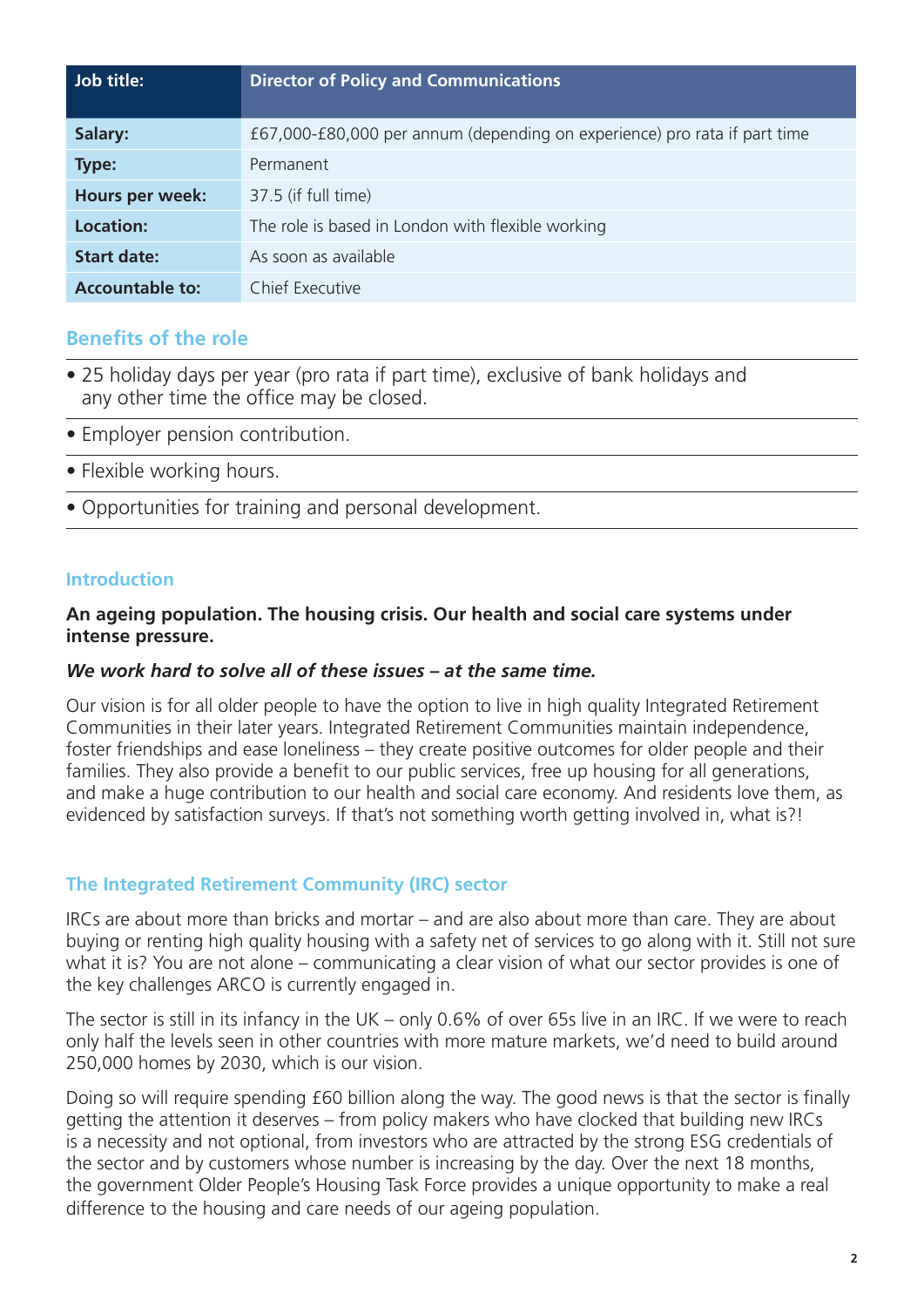# **ARCO**

#### **The role**

We are a small team but we get things done, because everyone mucks in. If you have a passion for hierarchy, legacy systems and an unwavering belief in never questioning the status quo – this role is not for you.

ARCO is ten years old, but we're actually pretty grown up – with ten members of staff (including you), a network of c. 30 operating members, 11 Accelerators, and over 100 Commercial Partners and Affiliates, we provide sector-leading insight, events, and influence (our members describe us as "punching well above our weight").

Our members are a combination of private companies, charities, and housing associations – what unites us is a joint commitment to older people's well-being, providing choice, enabling independence, and delivering high-quality housing and services. In the UK, sector regulation and legislation for retirement communities is still in its infancy. We believe that over time, regulation and legislation for our sector will (and needs to) develop. Therefore, ARCO has put in place its own Consumer Code, designed to drive up standards and consumer confidence and provide a springboard for future regulation of the sector.

Of course, this also means that we need to engage with a wide network of stakeholders, including central government, local government, advocacy organisations, regulators and the media, while working with our current members and affiliates and recruiting new ones – we keep busy!

**For more information on some of what we've done in the past year, please click here to see our Annual Review 2021 and click here for our recent Policy reports.**

In this role, you will be making a difference today. But the real impact of your work will be measured by whether the IRC sector will have reached its potential in 10, 20 and even 50 years' time – currently, we are busy laying the foundations to redefine the future of housing, care, and support for our ageing population. So, we want your experience, your intelligence, and your enthusiasm for the work we do.

The Director of Policy and Communications is a member of ARCO's Executive Management Team (EMT) and along with the other members of EMT, sets the strategic direction for ARCO and supports the Board and Steering Group.

In this role, you will lead ARCO's public affairs and communications function, including achieving ARCO's strategic goals through building and developing high-level relationships with politicians, officials and other key stakeholders. In addition, the post-holder will develop and direct ARCO's policy and research strategy.

In 2022, the sector is at a critical juncture in its development: after two years of campaigning, ARCO has managed to persuade the government to launch a Task Force for Older People's Housing, aimed at significantly expanding housing options for older people. This follows ARCO's work with dozens of parliamentary supporters, events and research reports. But coordinating ARCO's work on the task force will require us to be flexible, responsive and to think outside the box when it comes to offering practical solutions to the sector's challenges and opportunities.

Our sector and work is flexible, and it can be challenging to respond to developments while keeping up with our planned work. That's why you'll be highly organised, a problem-solver, a selfstarter and definitely a finisher, keeping yourself and ARCO's policy and communications objectives on track. You will lead this area of our organisation and be able to make a real mark on the future of this sector. But you won't be on your own – you will work closely with ARCO's Chief Executive, Finance and Business Manager, and the rest of the Executive Team, our Chair and Vice- Chair and various colleagues within our member organisations, as well as external consultants.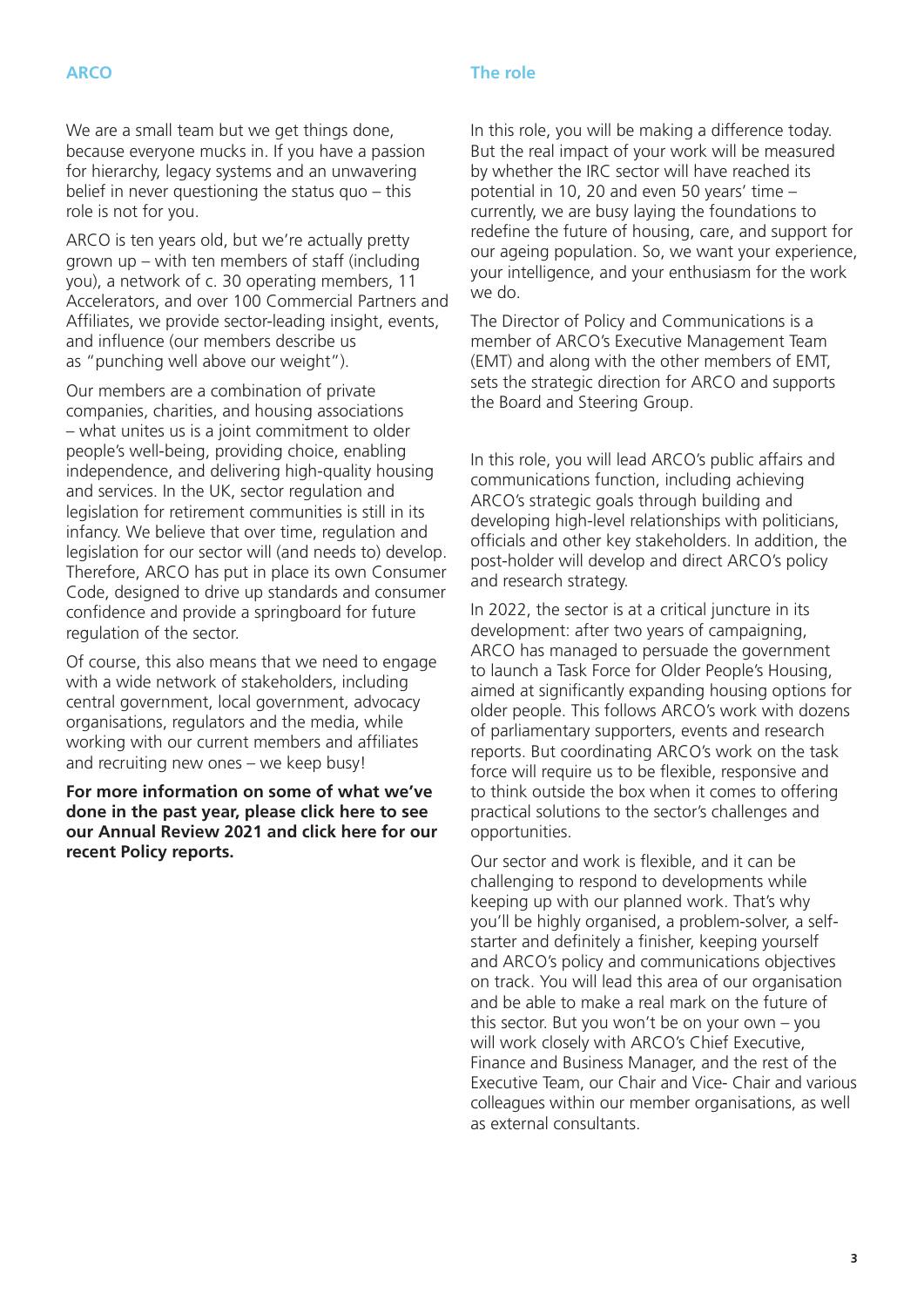# **Public Affairs**

Strategic leadership of ARCO's Public Affairs function including to:

- Develop, in consultation with the Chief Executive and the Steering Group, a public affairs strategy for ARCO including key monthly, quarterly, and annual targets
- In pursuit of these targets, build and maintain high-level relationships with politicians, officials and other stakeholders including in 2022/23 the Older People's Housing Task Force. This will include working with ARCO's ever-growing list of Parliamentary Supporters who we work with to expand housing and care options for older people in the UK.
- Produce content and collateral in fulfilment of the public affairs strategy including Parliamentary briefings, briefings for officials, speeches and presentations etc.
- Public speaking at relevant conferences, APPGs, Select Committees, party conferences etc.

### **Policy and research**

Leading and project managing ARCO's policy and research function, including:

- Building a body of research to support ARCO's strategic public affairs goals, including through commissioning and work with external partners;
- Producing policy collateral and thought leadership content;
- Identifying opportunities and risks to ARCO, its members and strategic goals in the policy and political environment and responding accordingly
- Engaging ARCO's members and commercial Partners as appropriate in ARCO's policy and research programme

### **Communications**

- Responsible for ARCO's external communications strategy
- Acting as media spokesperson for ARCO and dealing with press queries
- Identifying and mitigating reputational risks to ARCO and/or its members
- Producing external-facing content and placing articles in relevant publications and media channels
- Overseeing ARCO's digital and social media output
- Work closely with the Director of Membership and Operations on website and member/partner communications

### **Other tasks and requirements**

- Secretariat support to the Board of Directors as needed, together with other colleagues
- Supporting any other key ARCO projects or priorities as may arise, along with the rest of the Executive Management Team
- Acting as line manager for the Policy and External Affairs Manager
- Contributing to the production of content for web, intranet, member bulletins, email, and print
- Being willing to travel during the course of your duties with possible overnight stays away from home
- Undertaking any other duties commensurate with the purpose and remit of the post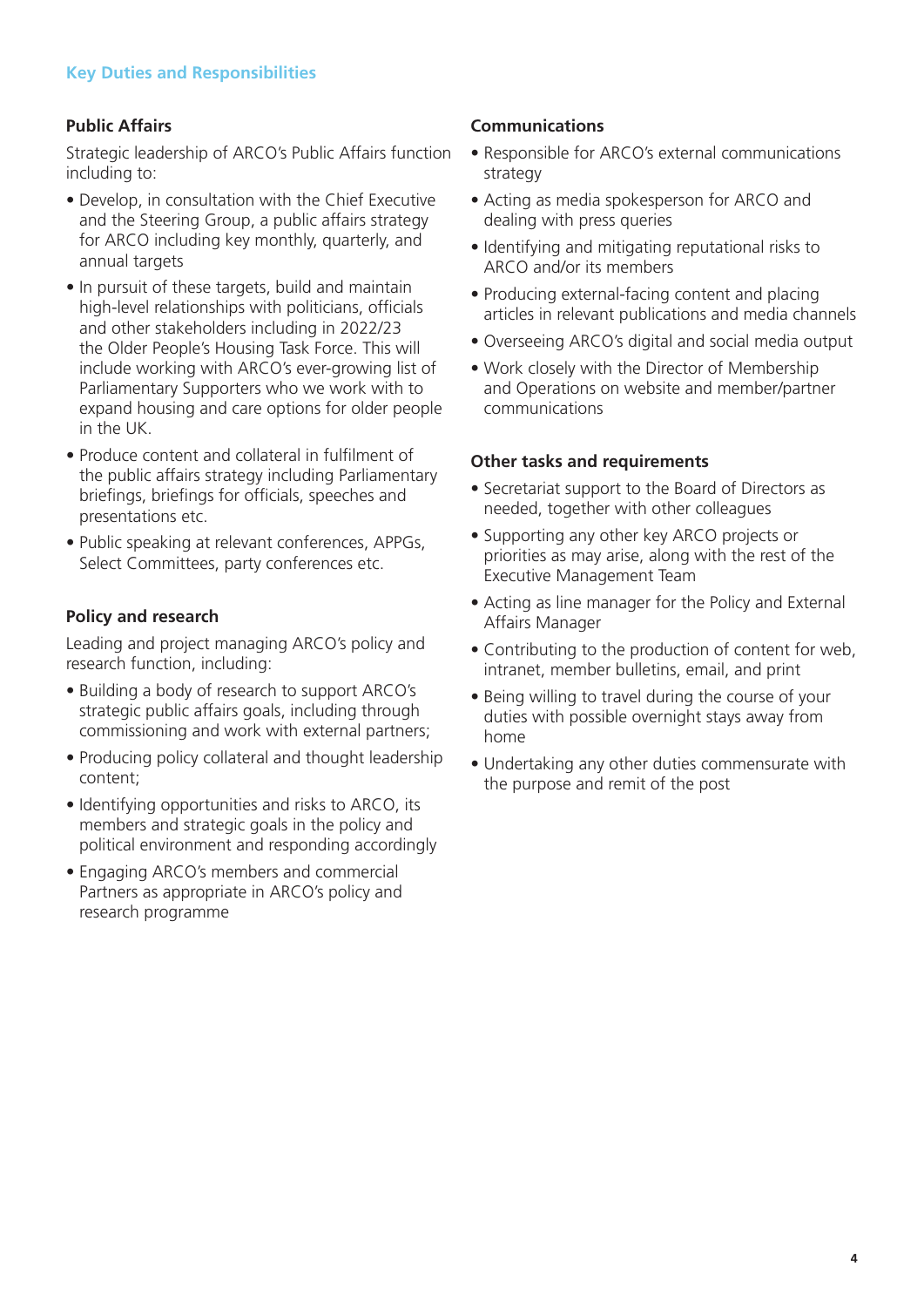# **Person Specification**

| <b>Education</b>                                                                                                              |                  |
|-------------------------------------------------------------------------------------------------------------------------------|------------------|
| Educated to undergraduate degree level (or equivalent work experience)                                                        | <b>Essential</b> |
| Master's degree in relevant field (or equivalent work experience)                                                             | <b>Desirable</b> |
| Willingness to undertake training and continuing professional development                                                     | <b>Essential</b> |
| <b>Experience</b>                                                                                                             |                  |
| Experience working in a senior policy and public affairs role                                                                 | <b>Essential</b> |
| Experience of directing a programme of work and delegating work to team members                                               | <b>Essential</b> |
| Experience in external communications including media management                                                              | <b>Essential</b> |
| Experience in health, social care, and/or housing                                                                             | <b>Desirable</b> |
| Experience managing organisational budgets and budget planning                                                                | <b>Essential</b> |
| Experience in project and process management                                                                                  | <b>Essential</b> |
| Experience in commissioning research                                                                                          | <b>Desirable</b> |
| <b>Abilities and competencies</b>                                                                                             |                  |
| Ability to form and maintain productive working relationships with a wide variety of people<br>within different organisations | <b>Essential</b> |
| Self-motivated and pro-active, with a high level of accountability                                                            | <b>Essential</b> |
| Ability to work to a fast pace and manage multiple workloads                                                                  | <b>Essential</b> |
| Highly organised with strong project management and planning skills, and attention to detail                                  | <b>Essential</b> |
| Excellent verbal and written communication skills                                                                             | <b>Essential</b> |
| Ability to think creatively and flexibly                                                                                      | <b>Essential</b> |
| Analytical skills including numerical competence                                                                              | <b>Essential</b> |
| Advanced proficiency with Microsoft Office suite                                                                              | <b>Essential</b> |
| Financial training                                                                                                            | <b>Desirable</b> |
| Aptitude and experience using CRMs                                                                                            | <b>Essential</b> |
| <b>Other requirements</b>                                                                                                     |                  |
| Willingness to work flexibly, including to tight timescales and with minimal supervision                                      | <b>Essential</b> |
| Being comfortable working in a small team, supporting others across a variety of functions                                    | <b>Essential</b> |
| Having a genuine interest in the health, social care, and housing field                                                       | <b>Essential</b> |
| Being committed to equality, diversity and inclusion                                                                          | <b>Essential</b> |

This information will be used as part of the shortlisting process.